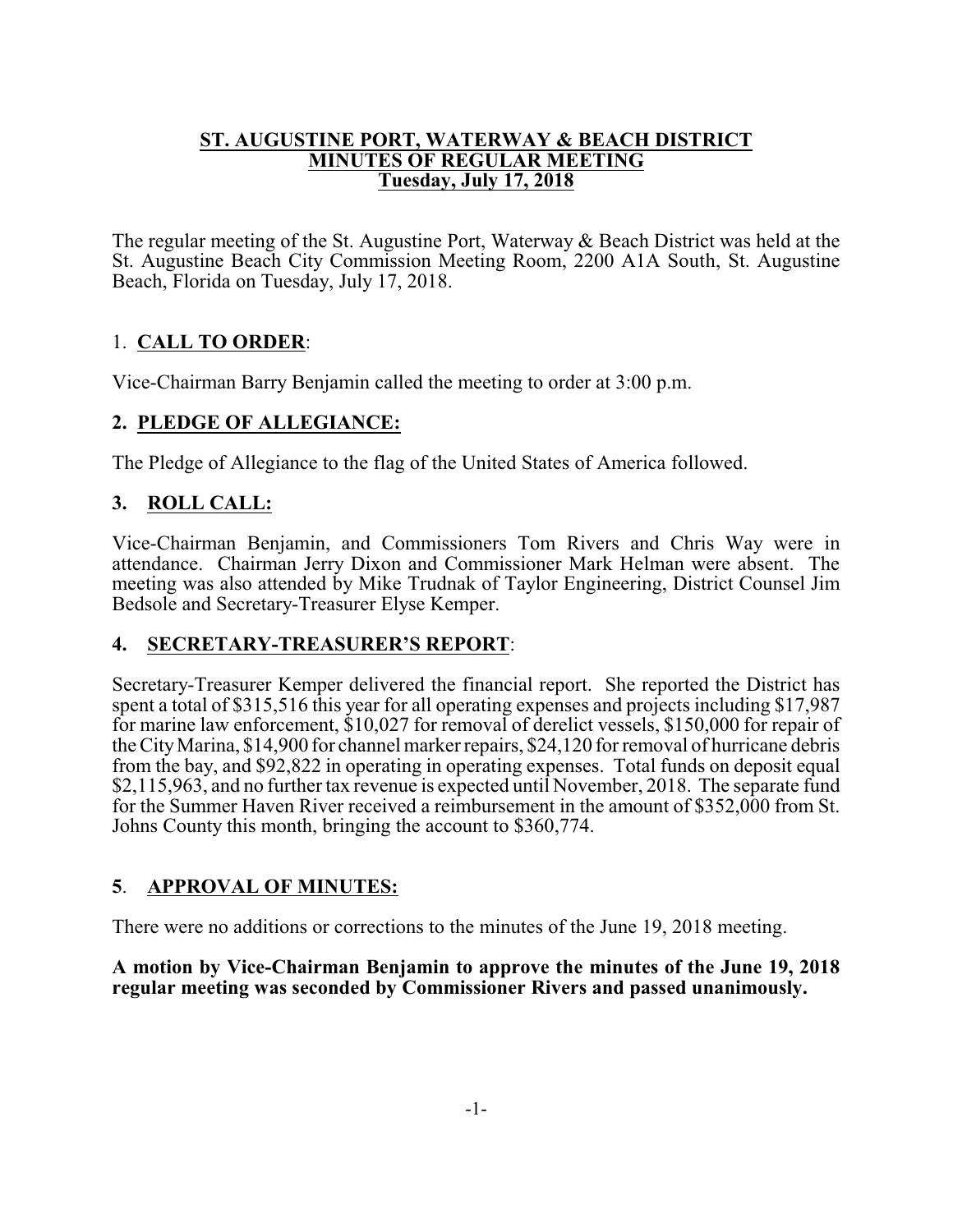### **6. ENGINEERING REPORT:**

Mike Trudnak delivered the engineering report on behalf of Taylor Engineering. He said the District finally received the \$352,000 reimbursement from St. Johns County for emergency repair of the Hurricane Matthew breach at Summer Haven. He said these funds and others recently approved by the Florida legislature will allow the restoration project to resume and proceed to completion. He then presented for approval Change Order No. 7 to Taylor's contract for administration of the project providing for the use of these funds. He also requested authorization to use the \$450,000 legislative grant when the funds are available.

Secretary-Treasurer Kemper explained that the District's contract with FDEP for the restoration calls for funds to be advanced to the District rather than paid after invoicing FDEP. With the new funds, FDEP is requesting that invoices be submitted for approval by their agency prior to issuing payment to the District. FDEP representatives have assured Ms. Kemper that invoices will be paid within four weeks of submission. Vice-Chairman Benjamin then asked to review the change order and confirmed that District Counsel Mr. Bedsole had approved the change order prior to its being presented to the board.

In response to questions from Commissioner Way, Ellis Zahra said he was under the impression an additional \$650,000 would be coming from FEMA for Summer Haven River. Mr. Trudnak said FEMA has made the claim process difficult and that it will probably be denied. He also explained the approximately \$800,000 now available would allow the project to be completed as originally planned, within four months of re-starting. Rich Turnbull, the contractor, said his company would be able to return to the site in August to begin the final phase of work.

In response to questions by Mr. Zahra, Mr. Trudnak said FDEP is now requiring the new beach berm receive sea oat plantings on only the seaward side. This is because the agency is requiring west side of the berm to be left bare for a least tern habitat. He said this is good because it is less expensive and placing more sand on the west side of the berm will prevent loss of sand in the ocean in the event of another storm.

Mr. Zahra said FWC has roped off part of the project area for least terns even though the birds departed after only a few days. He also noted cars are parking on the staging area beside A1A on the weekends and possibly driving over vegetation. Mr. Trudnak said the restoration contractor is required to return the site to its original condition at the end of the job and that appropriate signage will be posted at that time limiting access. Mr. Trudnak also said the nesting area posted by FWC has already been opened up for continued project work and that FWC simply failed to remove the signage.

**A motion by Vice-Chairman Benjamin to approve Change Order No. 7 to the Taylor contract for administration of the Summer Haven River restoration project was seconded by Commissioner Way and passed unanimously.**

**A motion by Vice-Chairman Benjamin to authorize Taylor Engineering to use the 2018 grant funds of \$450,000 recently approved by the Florida Legislature to finish the Summer Haven River restoration project without coming back to the board for further**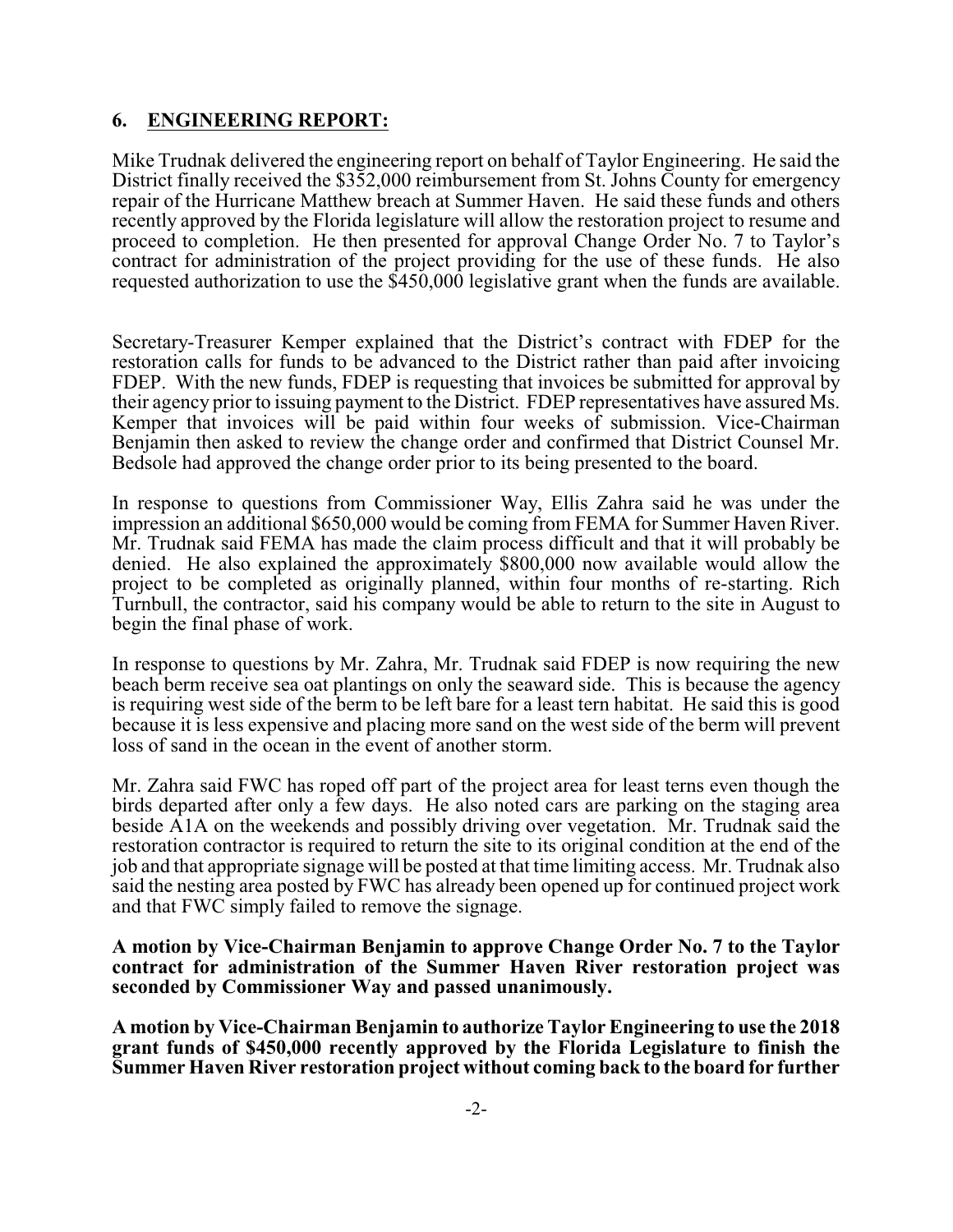### **approval was seconded by Commissioner Way and passed unanimously.**

Regarding the north beaches, Mr. Trudnak said the Corps of Engineers was recently awarded 34 million dollars for renourishment of the north beaches and is planning to obtain most of the sand for the project from the inner harbor's flood shoal. He said the funds will be available next fiscal year.

## **7. OLD BUSINESS:**

## **A. FASD Legislative Forum.**

Commissioner Rivers said the Florida Association of Special Districts will be hosting a legislative forum in the Fall and that he would like to attend the event at District expense. He said the meeting will be important for the District's plans to expand county-wide, and that the District already serves many areas outside its boundaries but is unable to receive revenue from the entire county because of its outdated boundary lines.

#### **A motion by Vice-Chairman Benjamin to fund Commissioner Rivers on a trip to the FASD legislative forum was seconded by Commissioner Way and passed unanimously.**

## **8. NEW BUSINESS:**

## **A. Proposed Millage Rate**

Secretary-Treasurer Kemper presented information to the board on proposed millage rates for fiscal year 2018-2019. She said use of last year's millage rate will result in an increase in revenue without raising the tax rate. The alternative is using the roll-back rate which will bring in approximately the same revenue as last year. She recommended the board adopt last year's rate as the tentative tax rate because it can be lowered before final adoption if necessary, but cannot be raised once a tentative rate is chosen.

**A motion by Commissioner Rivers to adopt last year's millage rate of 0.0638 mils as the tentative millage rate for fiscal year 2018-2019 was seconded by Commissioner Way and passed unanimously.**

## **9. GOVERNMENT REPRESENTATIVE COMMENTS:**

Jim Piggott, Director of General Services, City of St. Augustine, requested a commitment from the board to fund twenty-five percent (25%) of the cost of removing seven derelict vessels identified by the City. He said the City will request the remaining seventy-five percent (75%) from the Florida Inland Navigation District. The total requested is \$6,927.00.

#### **A motion by Vice-Chairman Benjamin to approve the payment of matching funds of \$6,927.00 for derelict vessel removal by the City of St. Augustine was seconded by**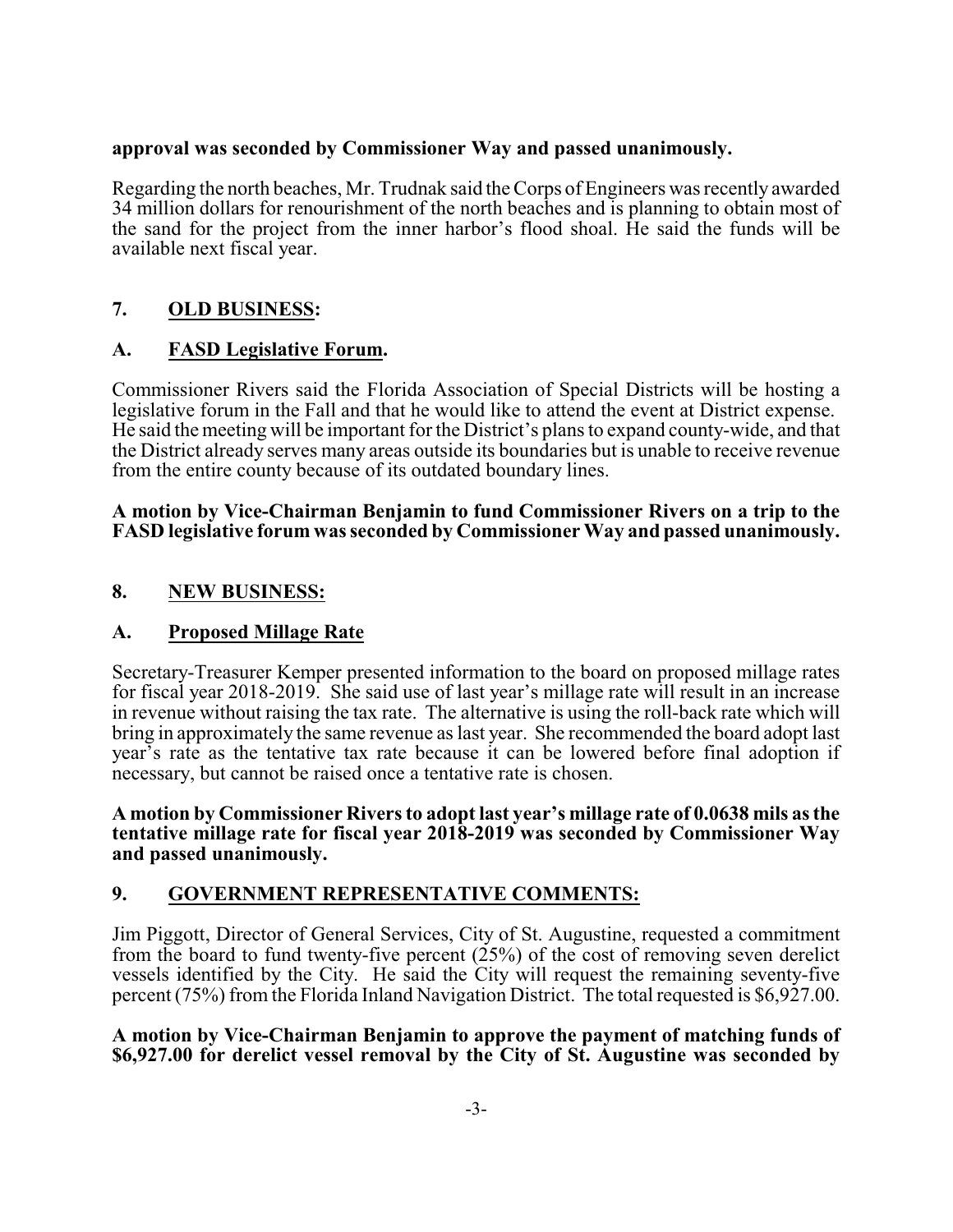#### **Commissioner Way and passed unanimously.**

Carl Blow, St. Johns County representative to the Florida Inland Navigation District, said Congressman John Rutherford was successful in obtaining \$36.8 million for restoration of Vilano Beach and South Ponte Vedra Beach. He said the Corps plans to take the sand from the inner harbor between the Vilano Boat Ramp and Porpoise Point, and that extending dredging to the north end of Salt Run and south toward the city mooring field is also possible. He said obtaining permits for the project will take a year. The Corps has presented the plans to the county and will be appearing before the board soon. He added FIND will dredge the St. Augustine Inlet/Intracoastal intersection soon and placed sand on sections of Anastasia State Park. He said the Corps had planned to use offshore sites to renourish the north beaches but decided on using the inner harbor because sand will eventually leak through the north groin of the inlet back into the harbor. Reducing the size of the flood shoal will assist with that problem.

Cpl. Josh Underwood, SJSO Marine Unit, reported his agency spent 129 hours on the water last month, responded to 56 calls, issued 32 warnings, 8 citations, and assisted with July  $4<sup>th</sup>$ water traffic control. He said FWC will be installing no-wake zone buoys around local bridges in August. In response to questions from Commissioner Rivers, Cpl. Underwood said navigation lights and marine safety devices, such as life jackets, are the most common subjects of citations.

Lt. Steve Zukowsky, FWC, said his agency refused to install regulatorysigns on local bridges or on pilings because of the expense and the likelihood of frequent replacement. Instead, new buoys will be installed soon with the correct anchors. Divers from FWC have examined the many sunken boats south of the SR 312 Bridge and have determined the hulls are all too deteriorated to remove and that none of them is a hazard to navigation. He said FWC and USCG recently cooperated in an action to inspect marine lighting. An unusual problem is the night-time use of bright flood lights by flounder giggers. He said operating a vessel with the flood lights on is a violation because it blinds other boaters.

A recent serious accident occurred when a boat towing a person on a tube turned and caused the tube to hit a piling. The tube rider broke an arm and hip. The captain is facing several charges in the accident.

#### 10. **PUBLIC COMMENT: NONE**

#### 11. **COMMENTS BY COMMISSIONERS:**

Vice-Chairman Benjamin announced he would be assuming the duties of Chairman in Chairman Dixon's extended absence and suggested Commissioner Helman be named Vice